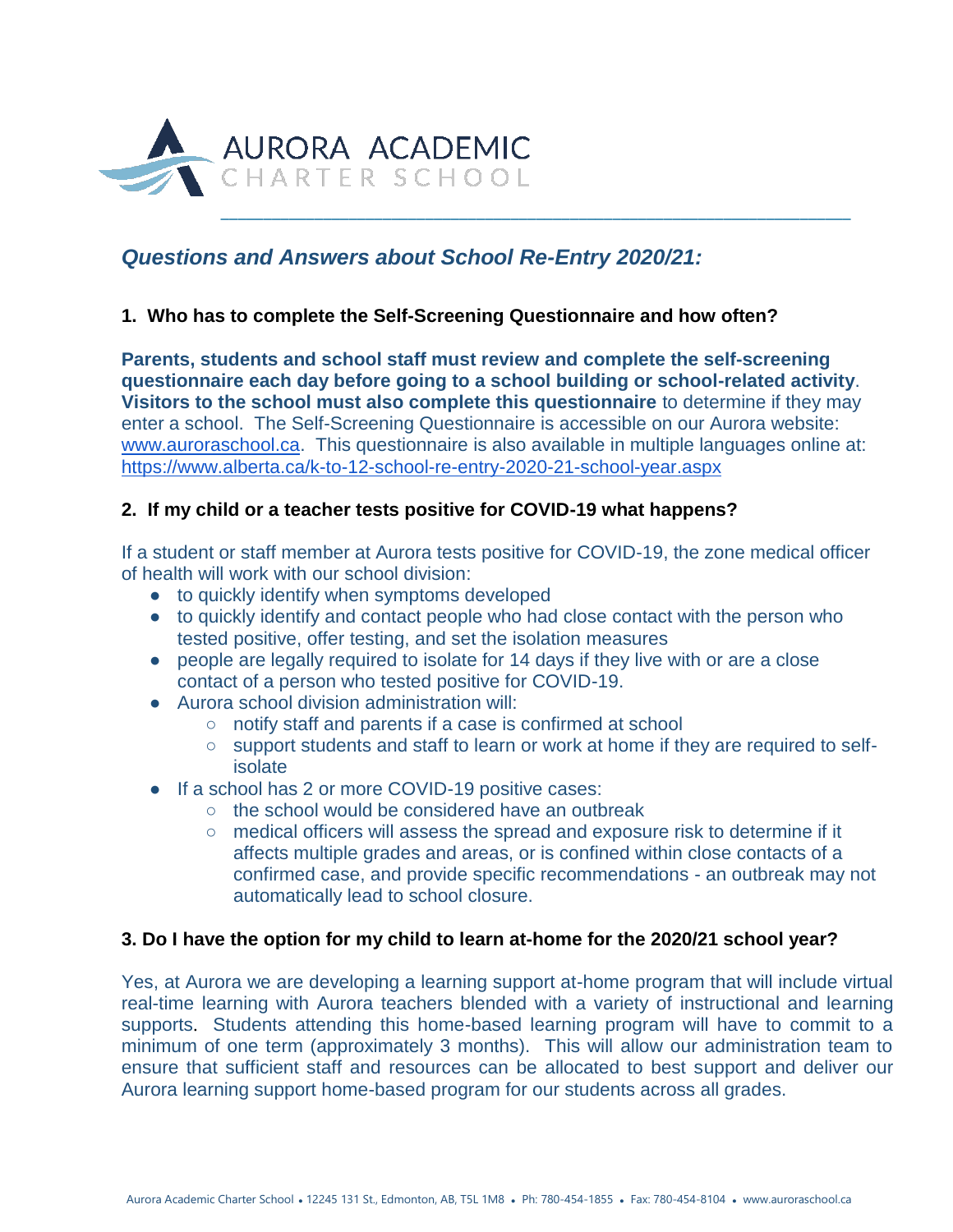# **4. My child has pre-existing medical conditions or risk factors. What should I do as the parent(s)?**

Consult with your child's medical physician to consider the health risks and make a decision about returning to the school. Our Principals at Aurora are available to share options including our in-school and at-home learning programs. A student showing COVID-19 symptoms, who has allergies, or other pre-existing medical conditions that cause similar symptoms must get at least one negative COVID-19 test result before returning to school. These symptoms would be the baseline health status for the particular child. The student can attend school as long as their baseline health status remains the same. Please speak with your child's Principal for any additional confidential support or information.

# **5. What is expected for my child with school uniforms and do I need a separate uniform for each day of the week?**

Our Aurora uniforms are an important part of our learning environment at Aurora. Please plan to have your child wear a clean and washed uniform or suitable substitute each day to school. Monday is dress uniform day and all students should wear their uniform. If an Aurora uniform is not available for the rest of the week, a student may wear navy pants and a white or navy dress shirt or polo top a maximum of two times a week. Students may not wear jeans; shirts should be plain. Uniforms should be washed in hot water with detergent after each day they are worn.

# **6. If my child becomes sick at school, I as parent am expected to pick up my child immediately. How much time is considered immediate/prompt?**

The immediate pick up of students who are ill is a requirement of Alberta Education, Alberta Health Services and Aurora School. When a student becomes ill at Aurora, or Aurora school-related activity, the student will be isolated from other students and supervised by a staff member. Parent(s) of the student will be called for immediate pick up. Our expectation is that a parent or their designated emergency contact(s) will pick up the child promptly and within a reasonable time in relation to their distance from the school.

# **7. Can Aurora implement Scenario 2 or Scenario 3 along with Scenario 1 for the start of the school year?**

The Minister of Education in consultation with Alberta Health Services determines which Scenario that school jurisdictions in Alberta will follow at any particular time. Currently, as of July 21, 2020 and updated on August 4, 2020, our schools will be following Scenario 1 as shared and directed by the Minister of Education, Honourable Adriana LaGrange. This information is subject to change as updated by the Minister of Education.